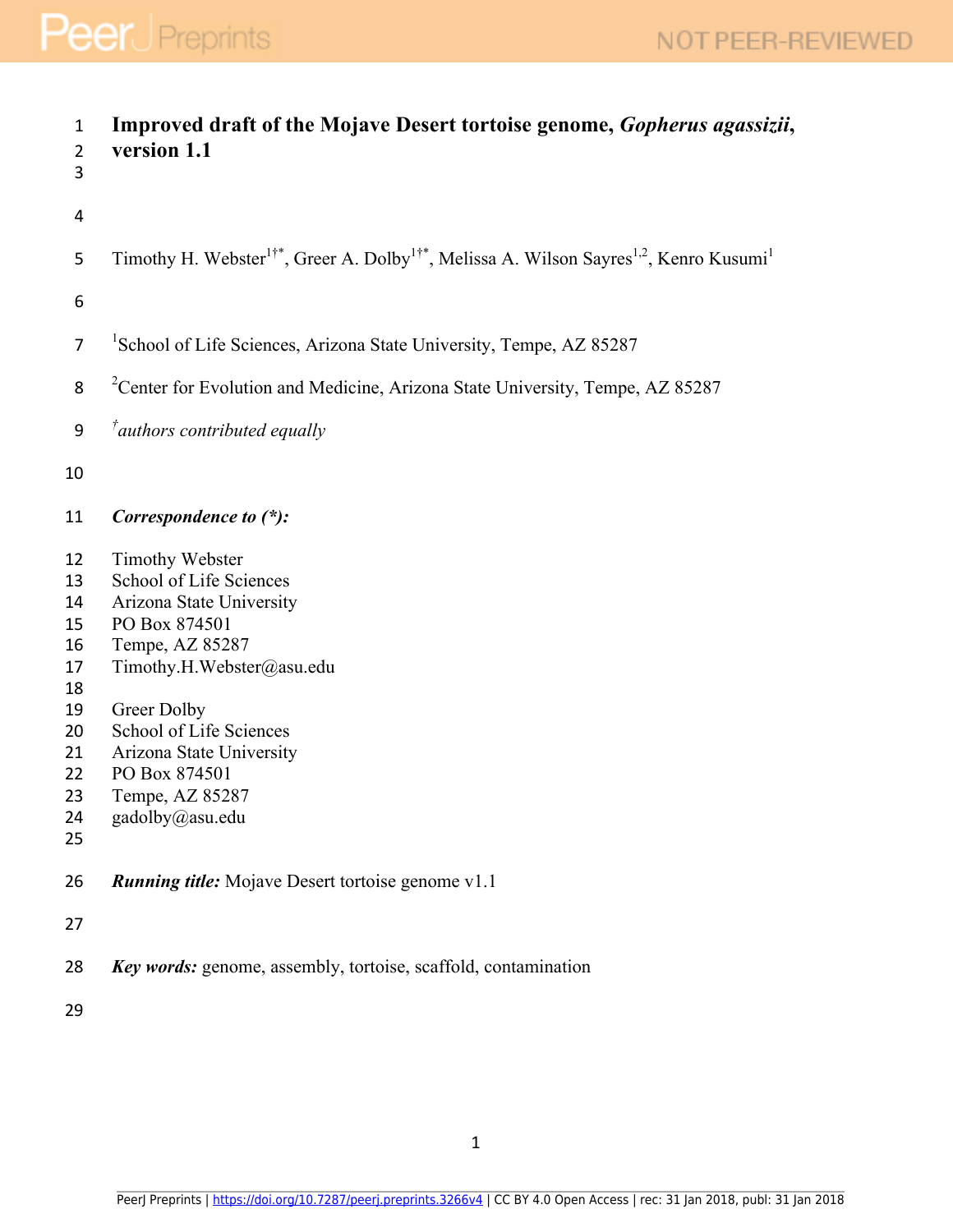### **ABSTRACT**

 Exogenous sequence contamination presents a challenge in first-draft genomes because it can lead to non-contiguous, chimeric assembled sequences. This can mislead downstream analyses reliant on synteny, such as linkage-based analyses. Recently, the Mojave Desert Tortoise (*Gopherus agassizii*) draft genome was published as a resource to advance conservation efforts for the threatened species and discover more about chelonian biology and evolution. Here, we illustrate steps taken to improve the desert tortoise draft genome by removing contaminating sequences—actions that are typically carried out after the initial release of a draft genome assembly. We used information from NCBI's Vecscreen output to remove intra-scaffold contamination and trim heading and trailing Ns. We then reordered and renamed scaffolds, and transferred the gene annotation onto this assembly. Finally, we describe the tools developed for 41 this pipeline, freely available on Github 42 (https://github.com/thw17/G agassizii reference update), which facilitate post-assembly processing of other draft genomes. The new gopAga1.1 genome has an N50 of 251 kb, L50 of 2592 scaffolds, and its annotation retains 17,201 of the original 20,172 genes that were unaffected by the scaffold processing.

#### **INTRODUCTION**

 The Mojave Desert Tortoise, *Gopherus agassizii*, is a long-lived, xeric-adapted species endemic to southern California, southern Nevada, southwestern Utah, and northwestern Arizona (Morafka & Berry 2002; Murphy *et al.* 2011). One of six extant species in the genus *Gopherus*, it is thought to have diverged from the lineage leading to *G. evgoodei* and *G. morafkai* between 5– 6 million years ago when the Colorado River first began draining into the Gulf of California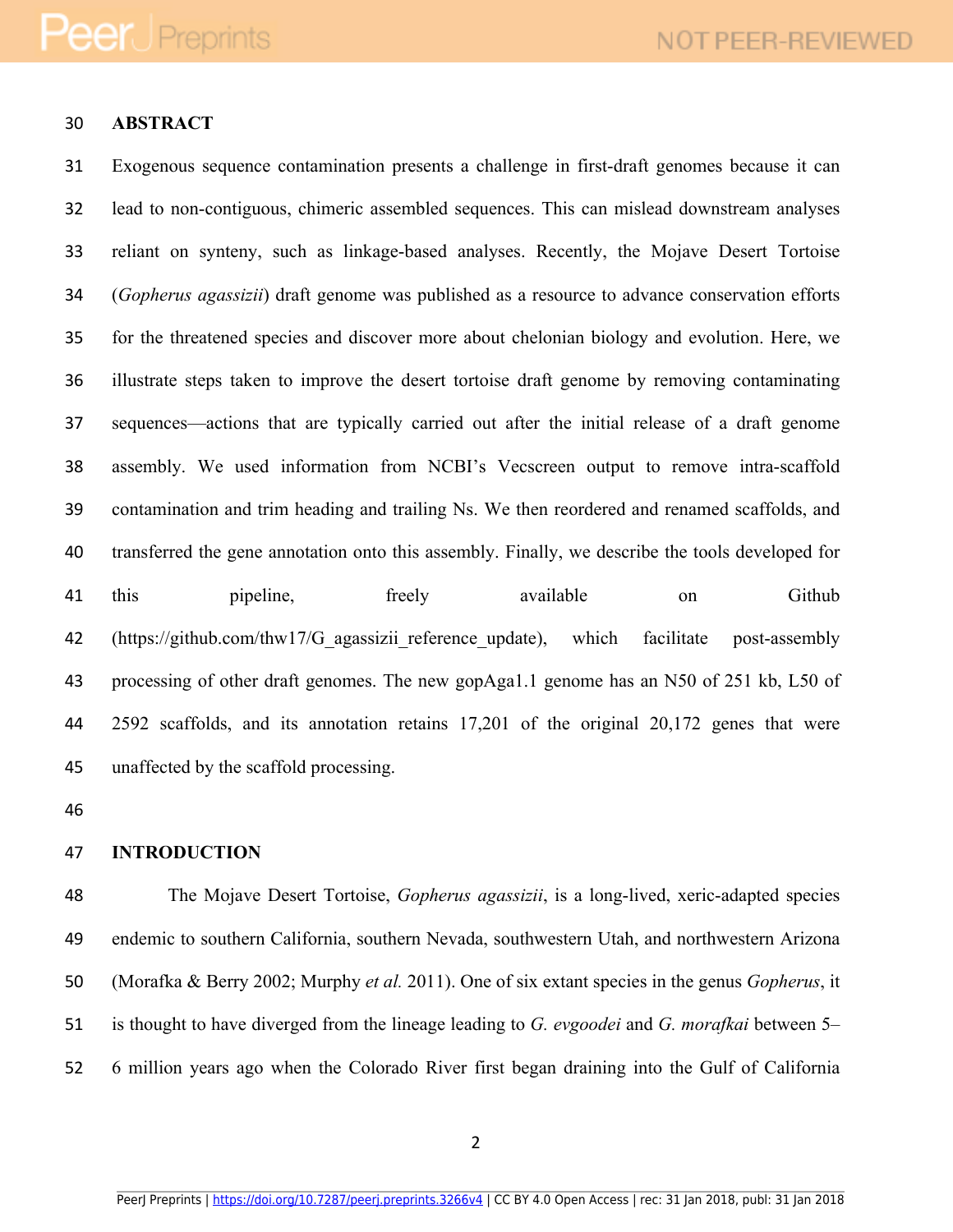(Dorsey *et al.* 2011; Murphy *et al.* 2011; Edwards *et al.* 2016). These three species have since differentially adapted to their respective habitats, with the differences between *G. agassizii* of the Mojave Desert and *G. morafkai* of the Sonoran Desert being well-characterized (Edwards *et al.* 2015). Differences between these deserts based on seasonal rainfall, total annual precipitation, vegetation, and other key environmental characteristics likely underlie the differential adaptations in these species (Pianka 1970; Reynolds *et al.* 2004) .

 Significant conservation efforts have targeted *Gopherus agassizii* since its Threatened listing under the Endangered Species Act in 1990 (Smith 1990). However, populations continue to decline due to a combination of habitat loss, changes in land use, invasive grasses (Drake *et al.* 2016), and upper respiratory tract disease (URTD; (Jacobson *et al.* 1991; Doak *et al.* 1994; Brown *et al.* 1994). As part of this conservation effort, Tollis *et al.* (2017) published a draft genome (version 1.0; gopAga1) of *G. agassizii,* which was the first for any tortoise species. Analysis of the genome revealed putative genes under selection in *G. agassizii* relative to other non-avian reptiles, confirmed slow mutation rates among chelonians (Shaffer *et al.* 2013), and found evidence of gene structure more closely resembling chicken than other non-avian reptiles (Tollis *et al.* 2017).

 Development of the reference genome for this species enables new and promising avenues of research that will aid its conservation. Here, we present genome version 1.1 for *G. agassizii* (gopAga1.1), with the following improvements from initial release (gopAga1): **1)** screening for and removal of exogenous contaminant sequences; **2)** reordering and renaming of scaffolds within the assembly; and **3)** an updated annotation that converts the physical positioning of genes and gene features under this new scaffolding. Draft genomes of non-model organisms are rapidly becoming more common and they represent the foundation for future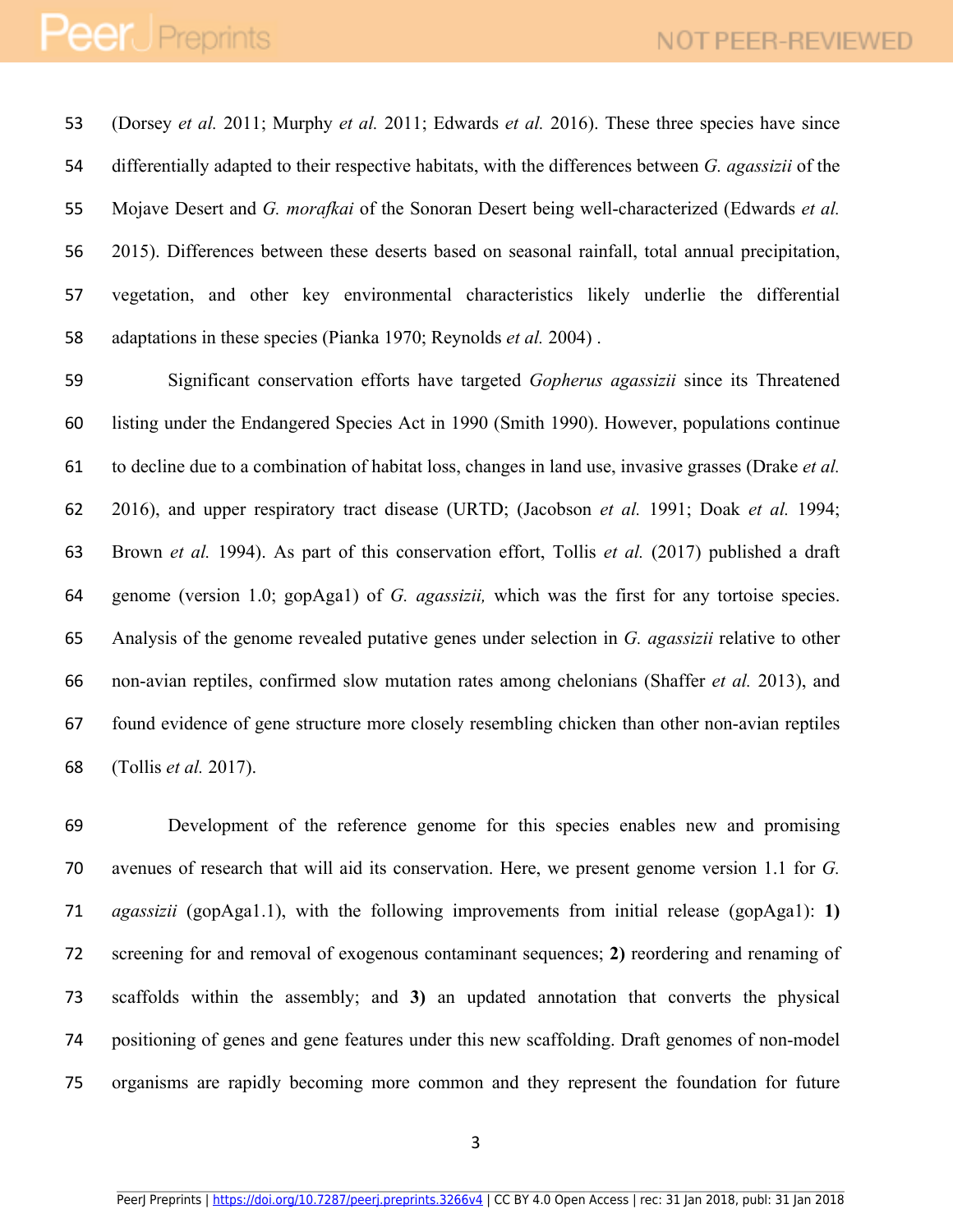research. Because many such assemblies contain contamination (Alkan *et al.* 2010), software tools and workflows designed to handle the splitting, sorting, and processing of scaffolds are needed. In addition to introducing genome version 1.1 for *G. agassizii*, we provide software tools to manipulate early-generation genome assemblies such as this one, and aim to add transparency to the steps involved in processing a draft assembly to meet the standards required for deposition in public databases (e.g., NCBI).

- 
- **MATERIALS & METHODS**

 After submitting gopAga1 for processing and hosting, NCBI (https://www.ncbi.nlm.nih.gov) identified adapter and exogenous sequence contamination using their Vecscreen (http://www.ncbi.nlm.nih.gov/VecScreen/VecScreen.html) pipeline, an issue common to many draft genome assemblies. As a part of their pipeline, NCBI removed contaminant sequences from the beginning and ends of scaffolds and provided the locations of remaining contaminants. We used the scripts presented in this manuscript, the processed assembly file, and contamination file to: **1)** split scaffolds at the intra-scaffold sites of contamination provided in the Vecscreen output; **2)** soft-clip scaffold ends that contained Ns after splitting; **3)** reorder and rename v1.1 scaffolds by descending size; **4)** transfer the v1 annotation to v1.1 assembly under these newly processed scaffolds (Figure 1).

#### *Genome assembly version 1.1*

 Within-scaffold regions of contamination likely resulted in misjoining non-contiguous regions. To remove such effects, we wrote a Python script 98 (Remove and split contamination NCBI.py) to read NCBI output (with 1-based coordinates)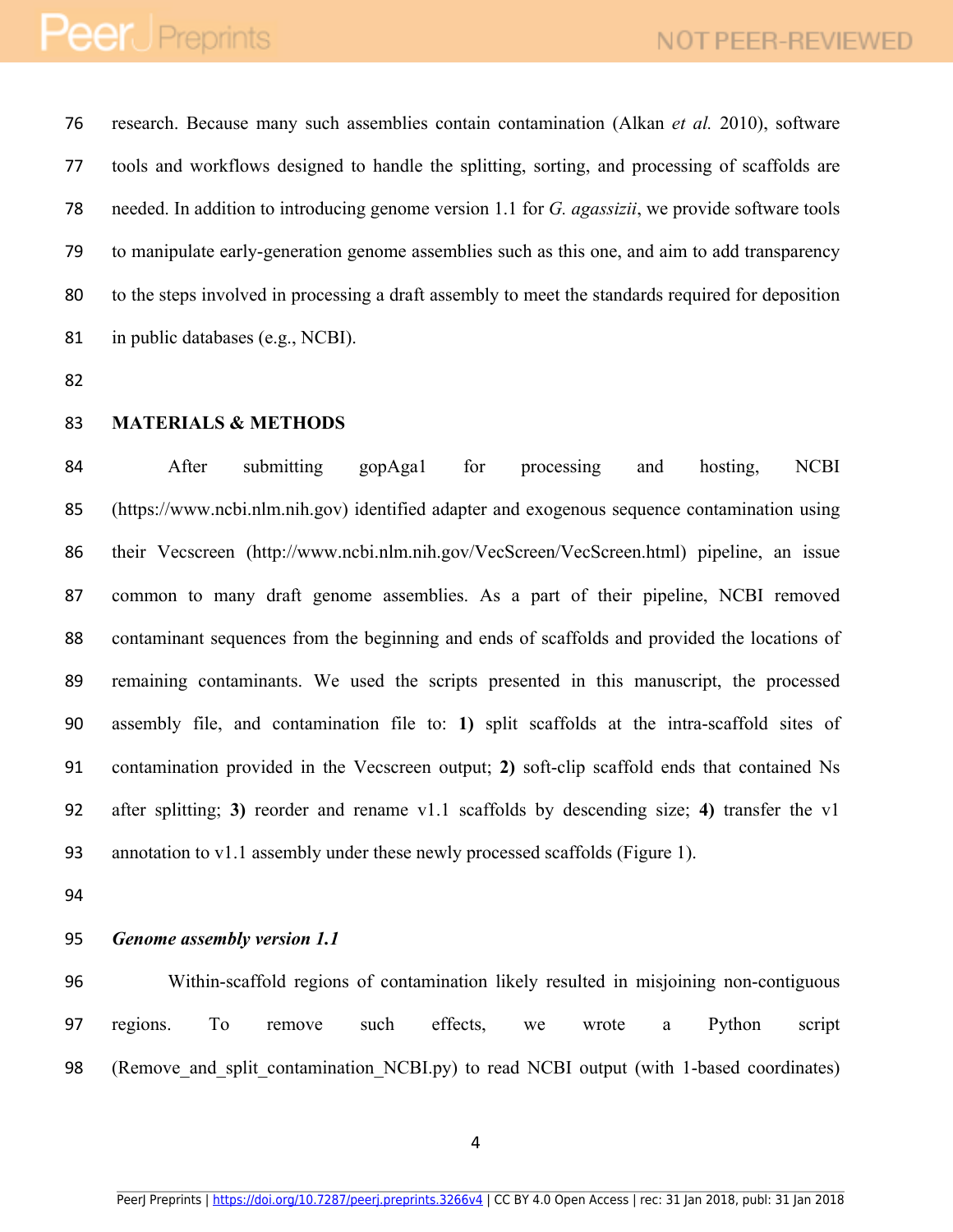and identify contaminated regions in the assembly. We used the script to remove these contaminant sequences and split scaffolds at locations of contamination. For example, a 100-base scaffold with contamination from 15 through 30 would be split into two scaffolds—one 14 bases long (corresponding to bases 1–14) and one 70 bases long (corresponding to bases 31–100; Figure 2). We ran this script with the following command line:

*python Remove\_and\_split\_contamination\_NCBI.py --fasta GopAga1.0\_NCBIout.fasta --output* 

*GopAga1.1\_nocontam.fasta --ncbi\_tab RemainingContamination.txt --wrap\_length 90 --*

*delimiters ".." "," --fasta\_id\_junk "lcl|"*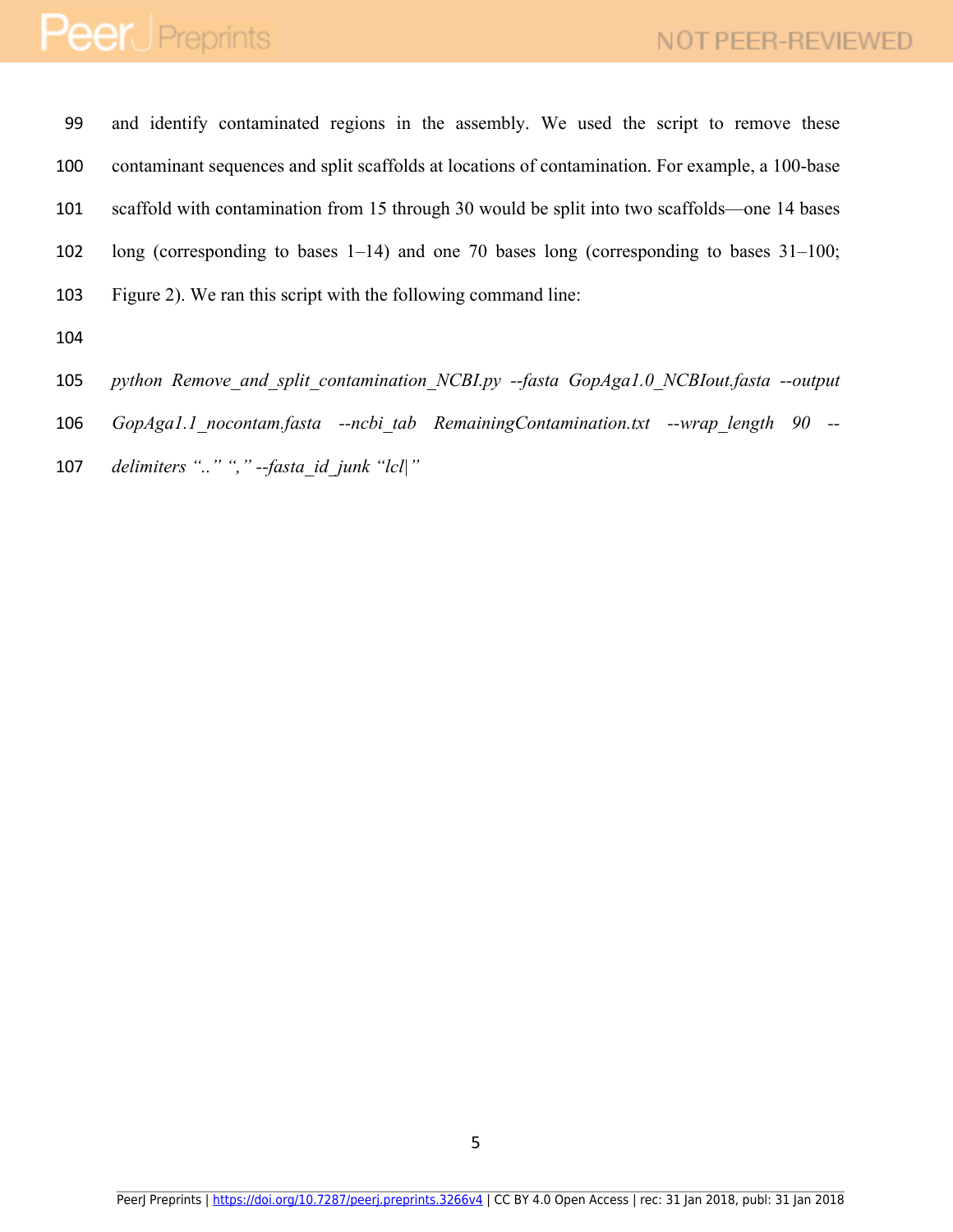

**Figure 1**. Overview of assembly (A) and annotation (B) processes used for gopAga1.1. Blue boxes are scripts presented here; black boxes are tools provided by other software packages. Descriptions of external tools are reproduced here from their original source documentation.

108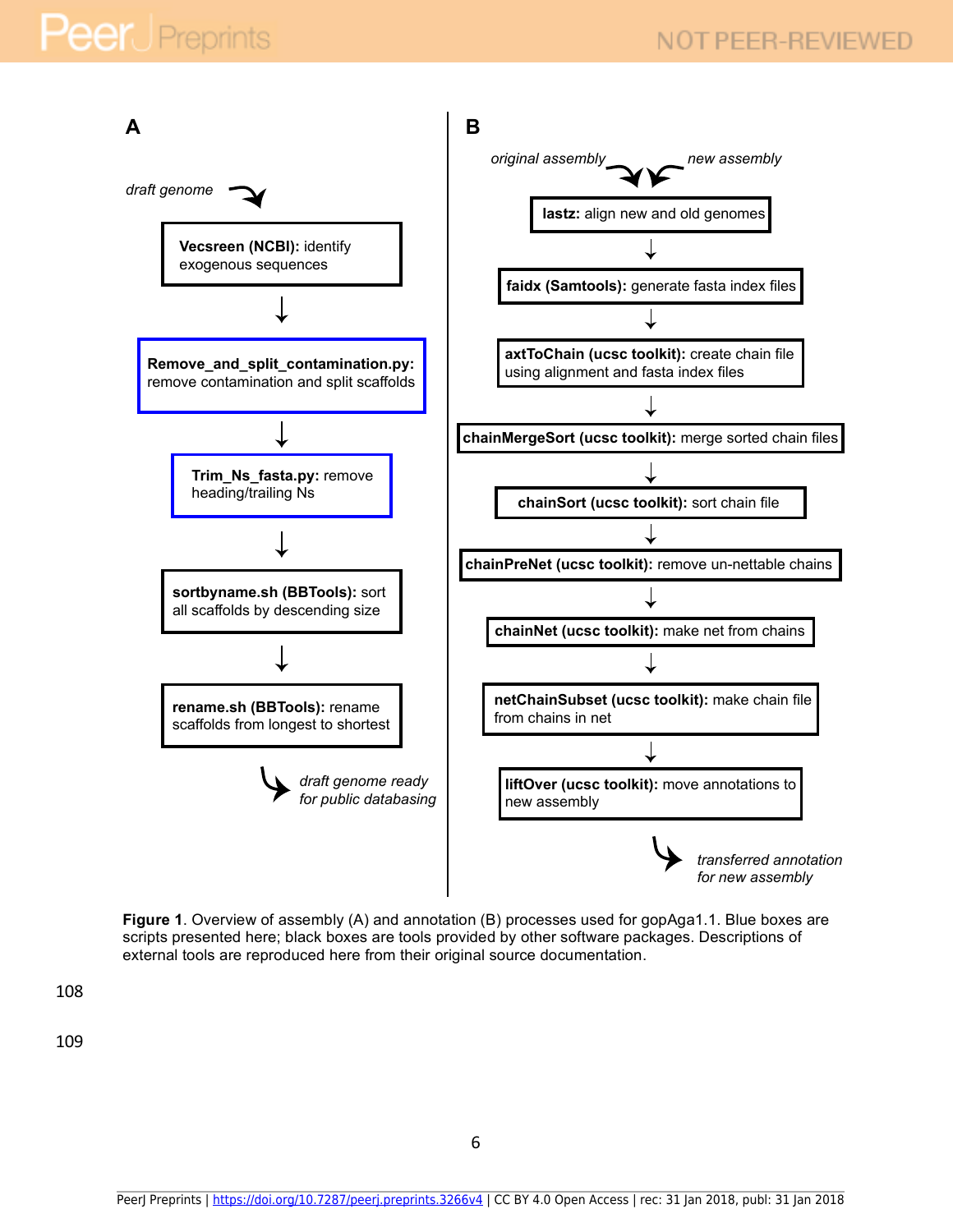When the estimated physical distance between regions is known (e.g., through mate-pair sequencing), Ns are often used to fill in unknown sequences between contigs. Many contamination sites were adjacent to these strings of Ns, suggesting at least some contamination was introduced during scaffolding steps. In these cases, splitting scaffolds at the sites of contamination left the newly split scaffolds with long strings of either leading or trailing strings of Ns. Using a second Python script (Trim\_Ns\_fasta.py), we dynamically trimmed these patterns and removed any remaining contigs and scaffolds less than 100 bp in length with the following command line:

 *python Trim\_Ns\_fasta.py --fasta INFILE.fasta --output\_fasta OUTFILE.fasta -- filtered\_scaffolds removed\_scaffolds.txt --wrap\_length 60 --soft\_buffer 10 --min\_n 1 -- minimum\_length 100*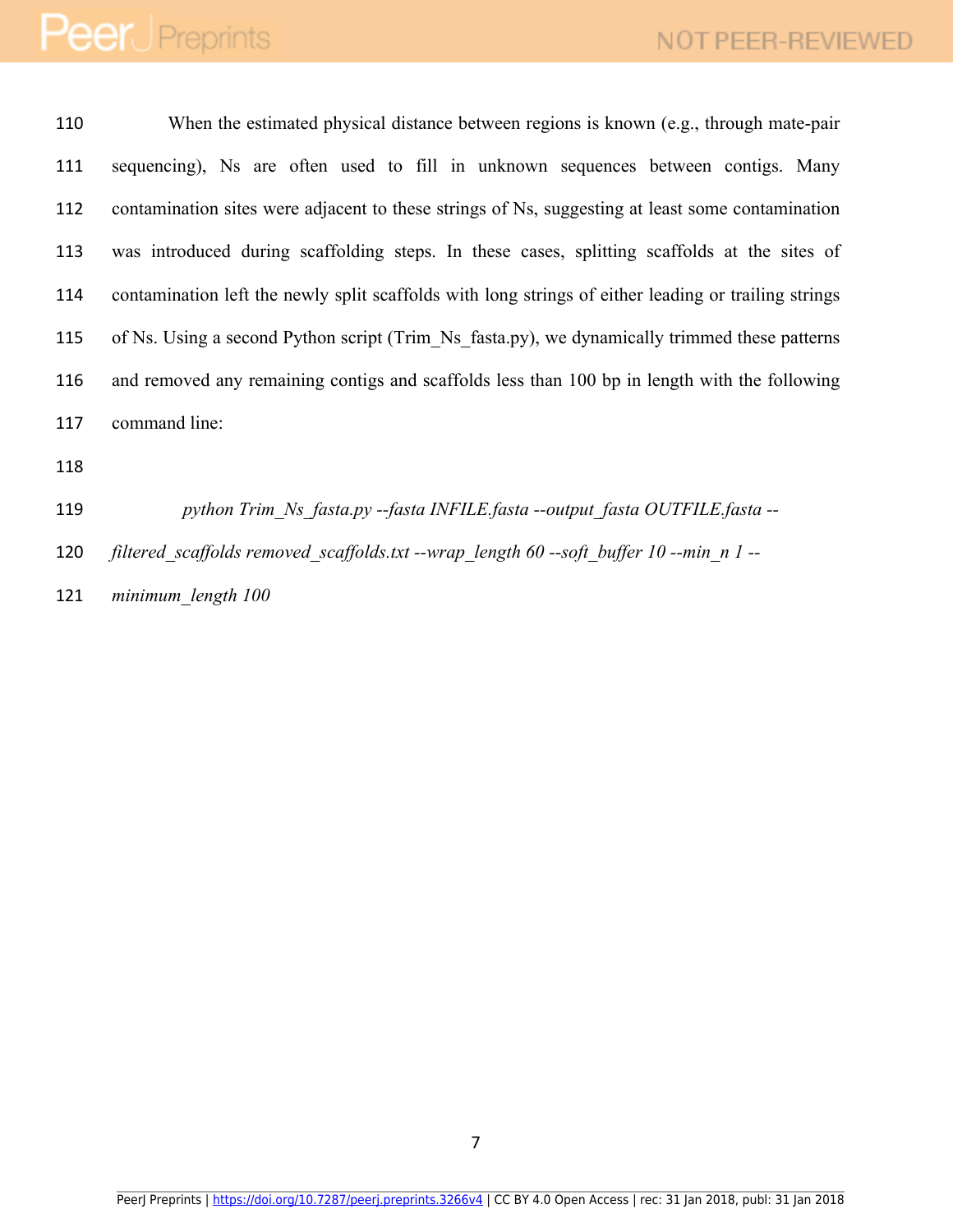**(contamination: 15 . . 30)**



**Figure 2**. Schematic showing how the contaminant removal and scaffold splitting processes work. The contaminated regions (red) provided by Vecscreen output are inclusive, 1-based coordinates and are removed, leaving two new unassociated scaffolds. New scaffolds are named numerically using the original scaffold number (e.g., scaffold 1\_1 and scaffold 1\_2).

```
122
```

| 123 | The <i>soft</i> buffer parameter directs the program to remove up to and including the provided       |
|-----|-------------------------------------------------------------------------------------------------------|
| 124 | length before looking for Ns. However, no clipping will occur if an N is not discovered. A --         |
| 125 | <i>hard buffer</i> option is also implemented in the program, which will instead hard-clip a sequence |
| 126 | by a certain length, whether or not an N is discovered.                                               |
| 127 | We<br><b>BBTools</b><br>then<br>sortbyname.sh,<br>the<br>suite<br>used<br>in                          |
| 128 | (https://sourceforge.net/projects/bbmap), to sort scaffolds by descending length with the             |
| 129 | command:                                                                                              |
| 130 |                                                                                                       |
| 131 | sortbyname.sh in=GopAga1.1 unsorted.fasta out=GopAga1.1.sorted.fasta length                           |
| 132 | descending                                                                                            |
| 133 |                                                                                                       |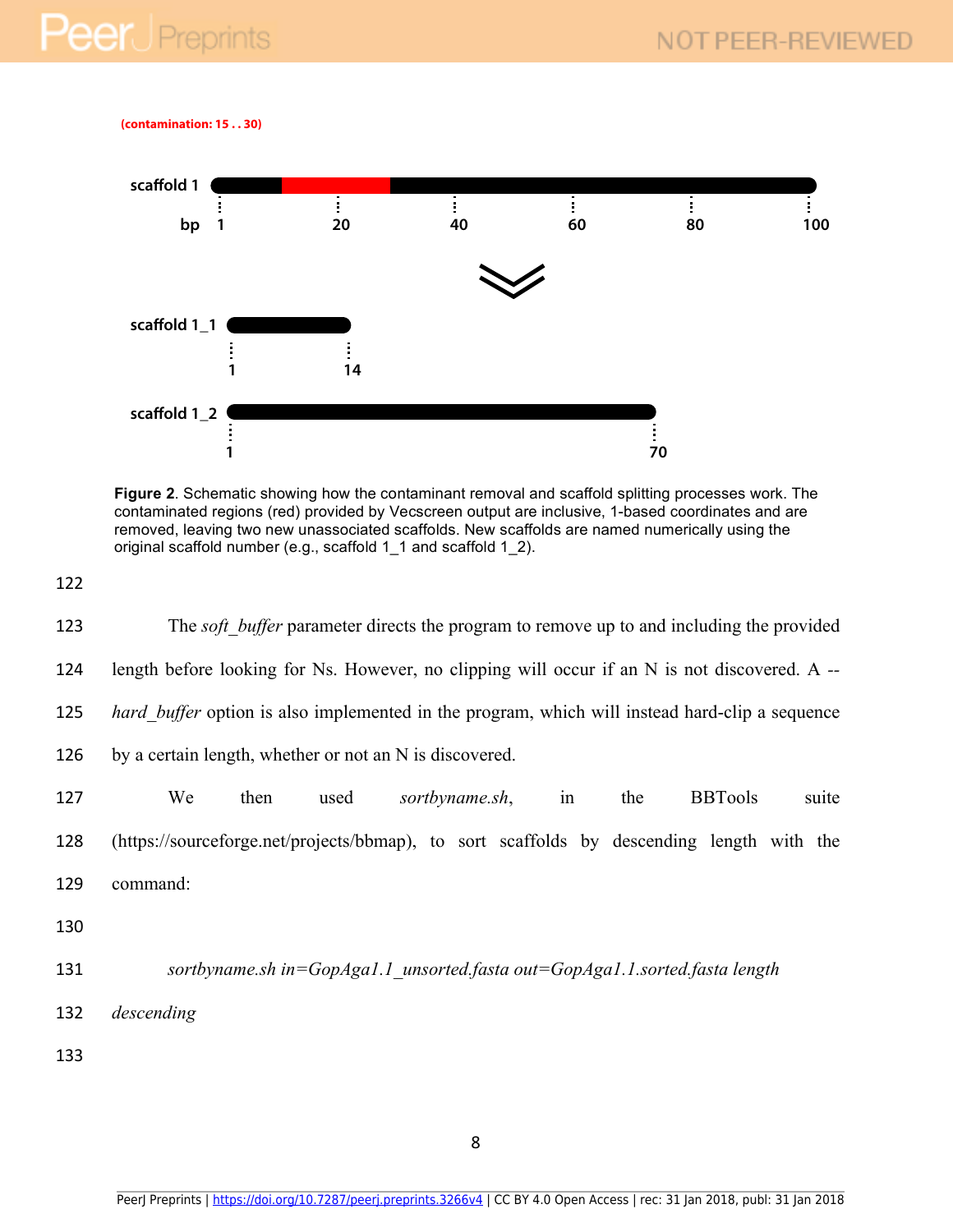We used *rename.sh*, also part of the BBTools suite (https://sourceforge.net/projects/bbmap), to rename the split and sorted scaffolds for version 1.1. When draft genomes are assembled using multiple software tools, it can result in subtly different 137 scaffold naming schemes that can cause confusion (i.e., scaffold 412 vs. scaffold412 vs. Scaffold412). Here we used increasing numbers for scaffold names corresponding to decreasing length. As such, the longest scaffold is named scaffold\_0, the next longest is scaffold\_1, and so on. We achieved this using the following command:

*rename.sh in=GopAga1.1.sorted.fasta out=GopAga1.1.sorted.renamed.fasta* 

*prefix=scaffold*

 We performed manual quality control assessments at each step in these processes. Such assessments included visual examination of split and excised scaffold regions in comparison to Vecscreen output, comparing number of scaffolds pre- and post-splitting to the number of contaminated regions, visual examination of pre- and post-soft-clipped scaffolds, comparing file sizes before and after each step, and comparing checksums when moving files. We also used standard UNIX tools to count scaffolds, changes in nucleotide composition, and check scaffold names. Finally, we compared sequence statistics between the two assemblies using *stats.sh* in the BBTools suite (https://sourceforge.net/projects/bbmap). We only modified the "minscaf" parameter to calculate statistics with different minimum scaffold sizes. Note that in this manuscript, we use "scaffold" in a broad sense, to refer to any sequence in the assembly with an identifier. This will include both scaffolds containing contigs joined during a scaffolding process and unscaffolded contigs.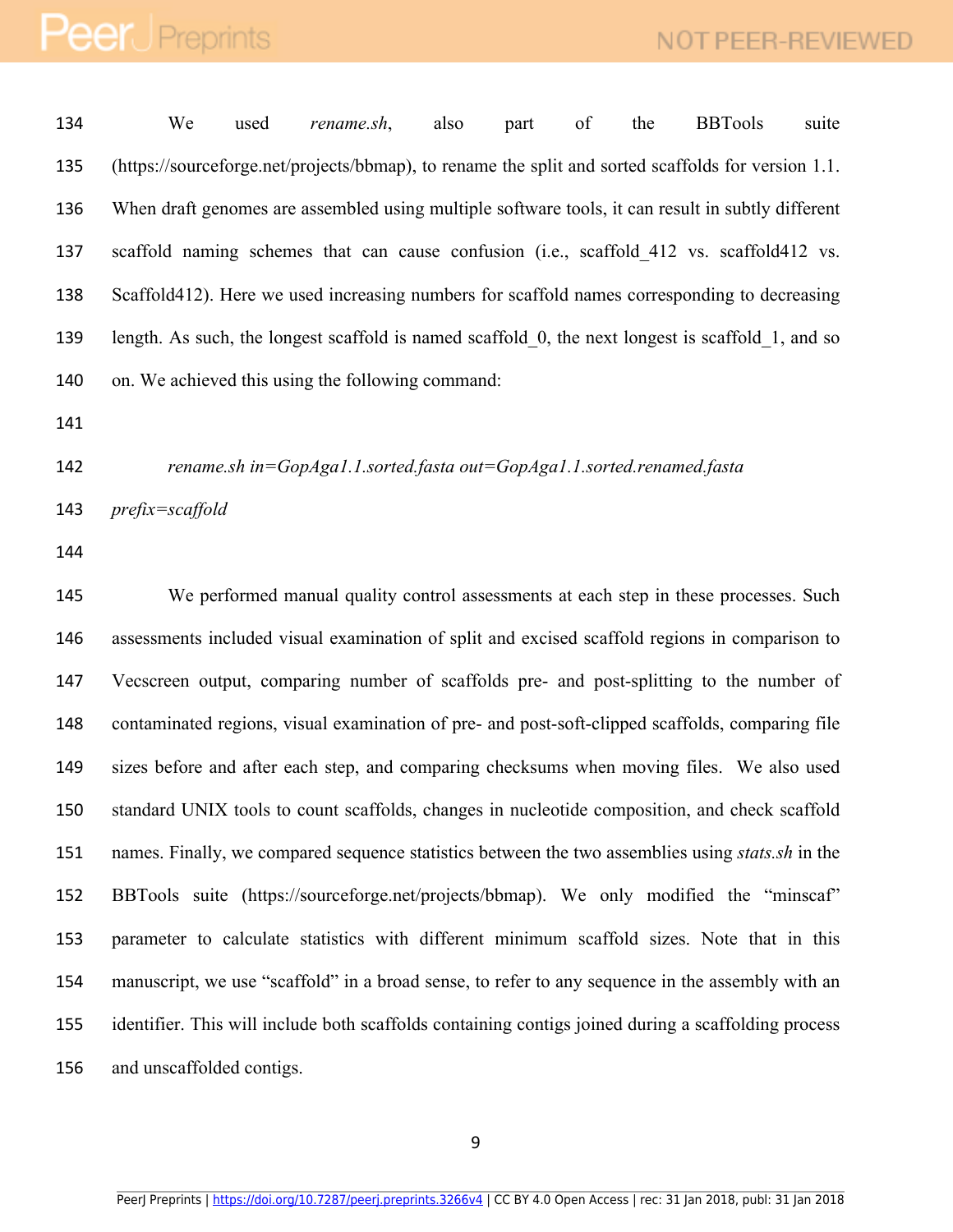### *Annotation version 1.1*

 The annotation for version 1 was generated using *ab initio* gene model predictions combined with deep transcriptome mRNA transcription evidence from four adult tissues, including blood, brain, lung, and skeletal muscle (Tollis *et al.* 2017). This original annotation produced a similar number of protein-coding genes (20,172) to western painted turtle and Chinese softshell turtle (21,796 and 19,327, respectively; (Shaffer *et al.* 2013; Wang *et al.* 2013). As part of gopAga1.1 we lifted this *de novo* annotation for gopAga1 onto the gopAga1.1 assembly using the following methodology. First, we aligned genome assemblies for versions 1.0 and 1.1 using *lastz\_32* (Harris 2007). After trying several different combinations of parameters, 166 the best results were produced using gapping, nochain, nogfextend, mismatch=(0,100), exact=20, step=30, notransition, notwins, traceback=160.0M and seed=match12 with output format as .axt. Importantly, the v1.1 assembly is a subset of v1.0 and has no nucleotide differences aside from the removal of contamination and training Ns, which may be an uncommon scenario for these alignment tools. We converted the output alignment (.axt) file to a chain file using the *axtToChain* tool from ucsc toolkit (http://genome.cse.ucsc.edu/index.html). We sorted the chain file by score using *chainSort* and removed chains that would not be netted using *chainPreNet.*  We performed netting with *netChainSubset* to create larger blocks of chains and used the – skipMissing parameter because our chains were filtered. Using this final chain file, we lifted over the annotation using *liftOver* from ucsc toolkit.

- 
- 
- 
-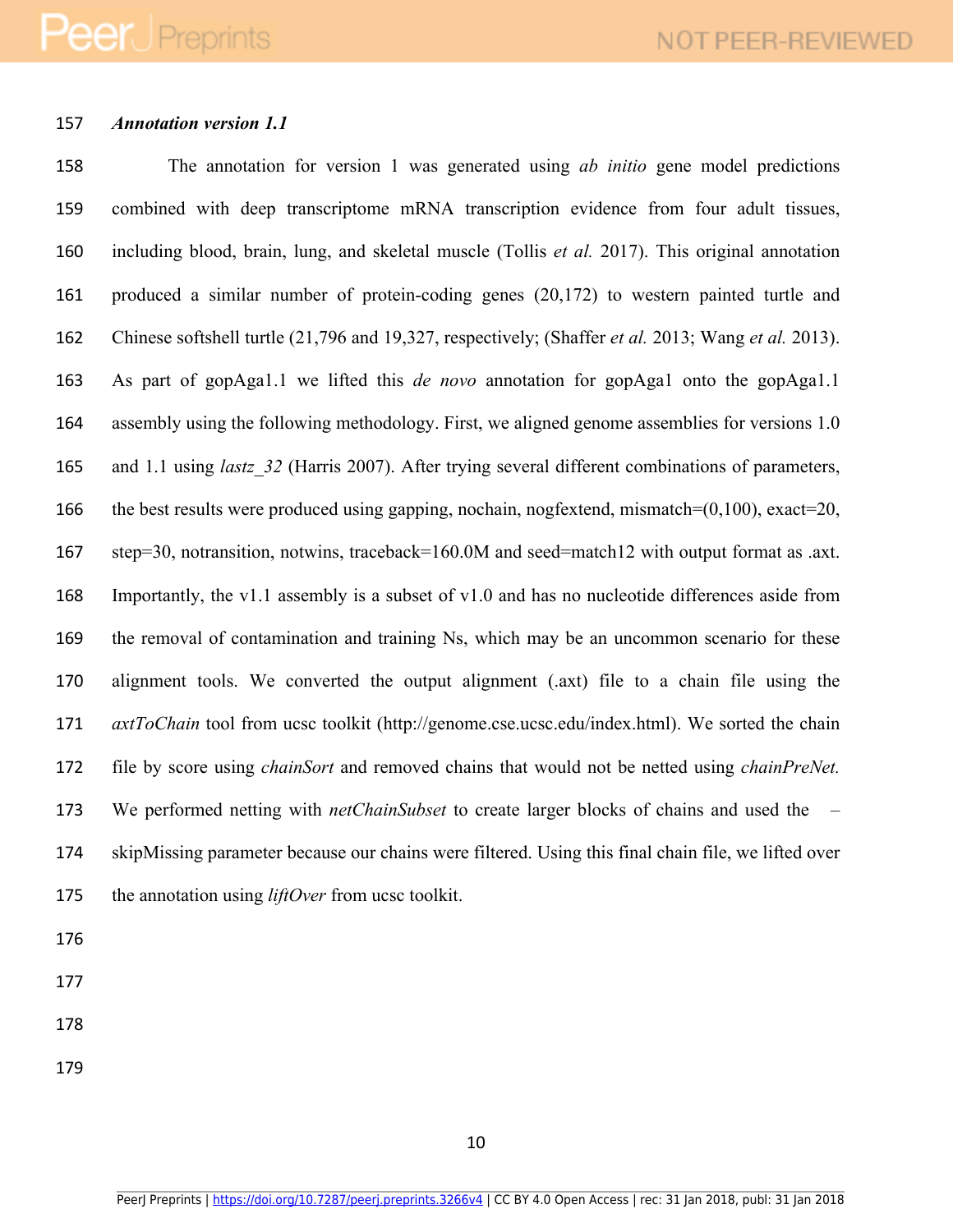| 180 | <b>Removing small scaffolds</b>                                                               |  |  |
|-----|-----------------------------------------------------------------------------------------------|--|--|
| 181 | NCBI submission requires assemblies to contain only scaffolds with sequence lengths           |  |  |
| 182 | greater than or equal to 200 nucleotides. To filter the FASTA assembly itself, we used bioawk |  |  |
| 183 | (https://github.com/lh3/bioawk):                                                              |  |  |
| 184 |                                                                                               |  |  |
| 185 | bioawk -c fastx '(length(\$seq) > 199) {print "> "\$name"\n"\$seq }'                          |  |  |
| 186 | $GopAgal.1$ .sorted.renamed.fasta > $GopAgal.1$ .sorted.renamed.min200.fasta                  |  |  |
| 187 |                                                                                               |  |  |
| 188 | We then created a BED file of scaffolds removed in the above command, determined by           |  |  |
| 189 | comparing fasta indexes generated with SAMtools faidx (Li et al., 2009), and used BEDTools    |  |  |
| 190 | (Quinlan & Hall 2010) to subtract annotations on these filtered scaffolds:                    |  |  |
| 191 |                                                                                               |  |  |
| 192 | bedtools subtract $-A$ $-a$ GopAga1.1.annotation final.gff $-b$ GopAga1.1 min200.bed >        |  |  |
| 193 | GopAga1.1.annotation final above200.gff                                                       |  |  |
| 194 |                                                                                               |  |  |
| 195 | <b>Data and Software availability</b>                                                         |  |  |
| 196 | The Python scripts described above, <i>Remove and split contamination.py</i> and              |  |  |
| 197 | freely<br>available<br>Github<br>Trim Ns fasta.py,<br>are<br>on                               |  |  |
| 198 | (https://github.com/thw17/G agassizii reference update) and in the Supporting Information. We |  |  |
| 199 | have deposited the fasta sequence and annotation files for gopAga1.1 in the Harvard Dataverse |  |  |
| 200 | (doi:10.7910/DVN/HUASUW). The fasta sequence is available on NCBI under BioProject            |  |  |
| 201 | PRJNA352726, BioSample SAMN05991319, and accession PPEB00000000.1<br>(scaffold)               |  |  |
| 202 | accessions PPEB01000001-PPEB01172559).                                                        |  |  |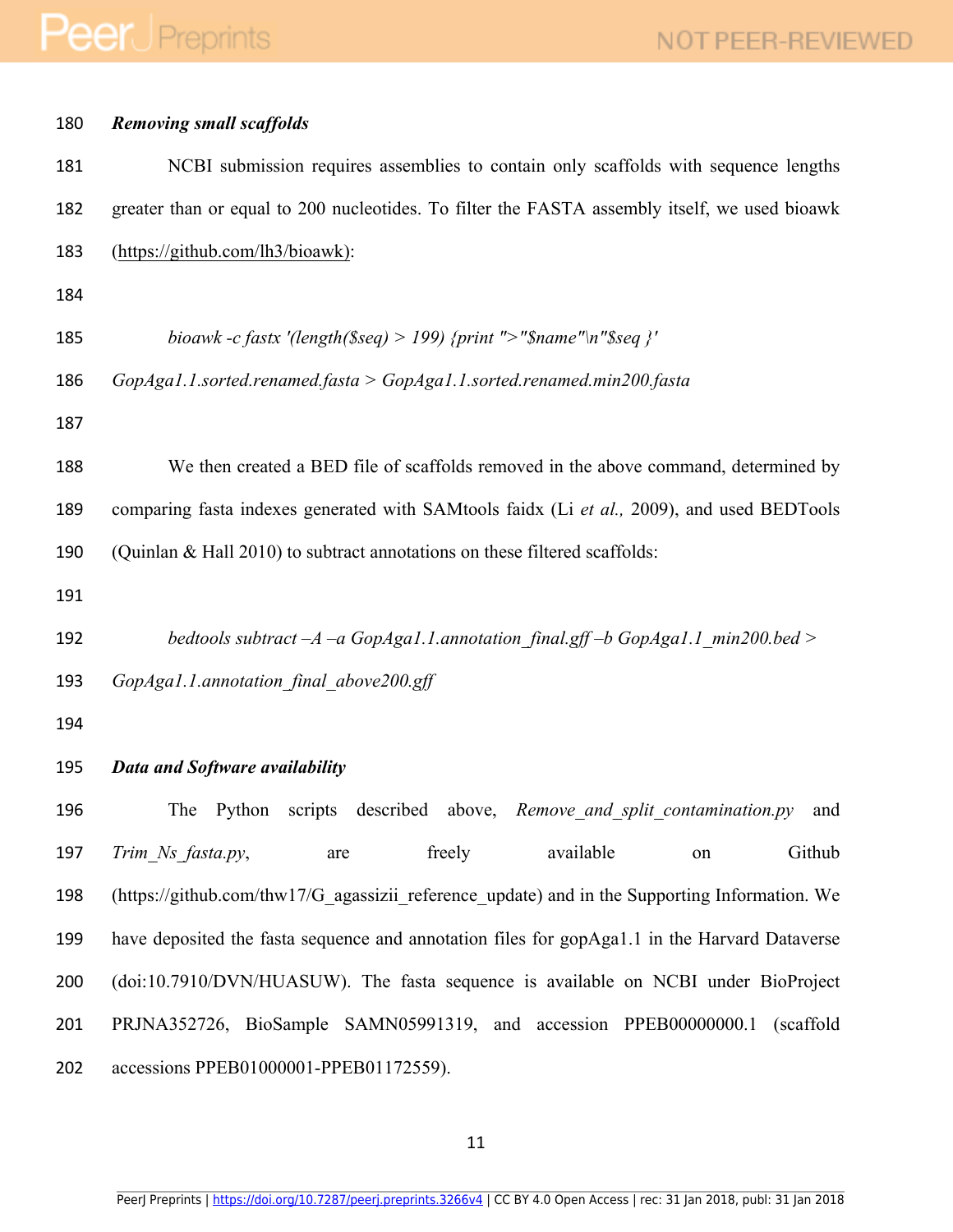### **RESULTS & DISCUSSION**

 GopAga1 and gopAga1.1—which we alternatively refer to in this manuscript as v1.0 and v1.1, respectively—differ in a few important ways. First, we removed contaminant sequences (primarily adapters) present in v1.0 and split scaffolds around sites of contamination. We removed leading and trailing Ns from sequences before sorting and renaming scaffolds by size. Finally, we removed all sequences smaller than 200 bases and lifted over the annotation to the modified assembly. We outline the differences in resulting sequence statistics between v1.0 and v1.1 below.

### *Genome assembly version 1.1*

 While splitting scaffolds at sites of contamination initially increased the number of scaffolds, removing scaffolds less than 200 bases led to a major overall reduction in the number of scaffolds (v1.0: 863,216; v1.1: 172,559; Table 1). These procedures also led to a reduction in assembly size, from 2.399 Gb in v1.0 to 2.184 Gb in v1.1 (Table 1). Of the removed sequences, approximately 58% consisted of either contamination or Ns, while the remaining 42% were removed because they were under the 200 bp threshold.

 Filtering and trimming also affected other genome statistics. We measured N50 (more than 50% of the genome is found in scaffolds this size scaffold or larger) and L50 (minimum number of scaffolds containing 50% or more of the total sequence length) on scaffolds greater than 200 bp in versions 1.0 and 1.1. In v1.0, the N50 was 251 kb and L50 was 2592 scaffolds (Table 1); in v1.1, N50 was 228 kb and L50 was 2740 scaffolds (Table 1). This effect was largely driven by splitting some larger scaffolds that may have been joined by contamination because the differences between v1.0 and v1.1 are more pronounced when only considering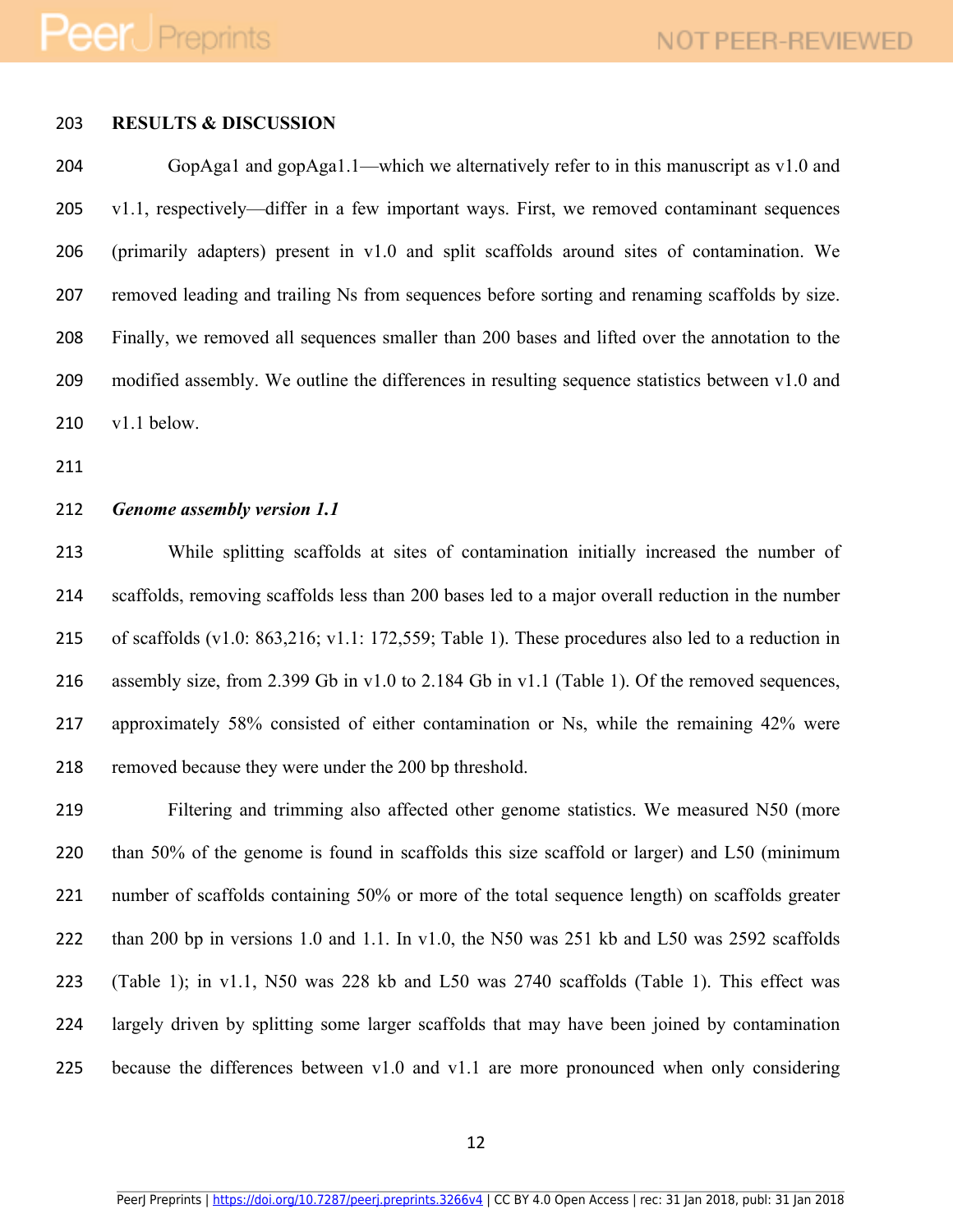226 scaffolds longer than 200 bp, which were the scaffolds primarily affected in the contaminant

```
227 processing (v1.0: N50 = 265 kb, L50 = 2418; v1.1: N50 = 228 kb, L50 = 2740; Table 1).
```
228

- 229
- 230
- 231

|  |  | Table 1. Comparison of draft assembly statistics. |  |  |  |
|--|--|---------------------------------------------------|--|--|--|
|--|--|---------------------------------------------------|--|--|--|

|                                  | gopAga1.0 $min\theta^a$ | gopAga1.0 min200 $^b$ | gopAgal.1 <sup>c</sup> |
|----------------------------------|-------------------------|-----------------------|------------------------|
| <b>Total Length<sup>d</sup></b>  | 2,399,952,228           | 2,309,856,185         | 2,184,968,471          |
| Num. Scaffolds <sup>e</sup>      | 863,216                 | 189,565               | 172,559                |
| Longest Scaffold                 | 2,046,553               | 2,046,553             | 1,743,037              |
| $L50/N50^g$                      | 2592/251 kb             | 2418/265 kb           | 2740/228 kb            |
| $L90/N90^h$                      | 13,331/19 kb            | 10,799/35 kb          | 10647/43 kb            |
| % $G C^i$                        | 43.85%                  | 43.70%                | 43.62%                 |
| $\frac{\partial}{\partial t}N^j$ | 1.55%                   | 1.61%                 | 1.51%                  |

- <sup>a</sup> 232 Version 1.0 of the *G. agassizii* genome containing all scaffolds.
- 
- 233 bVersion 1.0 of the *G. agassizii* genome containing only scaffolds greater than 199 bp.<br>234 bVersion 1.1 of the *G. agassizii* genome (which contains only scaffolds greater than 199 bp).<br>235 dTotal length of the asse
- 
- 236 <sup>e</sup> Total number of named scaffolds in the assembly.
- 237 Sequence length of the longest scaffold in the assembly.
- 238 <sup>g</sup>L50 is the minimum number of scaffolds containing 50% or more of the assembly. 50% of the 239 genome is found in scaffolds of length N50 or greater.
- 240  $\text{h}$  L90 is the minimum number of scaffolds containing 90% or more of the assembly. 90% of the 241 genome is found in scaffolds of length N90 or greater.
- 242 Percent of total sequence that is  $G$  or  $C$ .
- 243 Percent of total sequence that is N.
- 244
- 245

### 246 *Annotation version 1.1*

247 Annotation of the draft genome v1.0 identified 20,172 genes, of which 17,201 are present

- 248 in the v1.1 assembly. Of the 2,971 genes not lifted over in the v1.1 genome, 2,731 of those failed
- 249 to lift over due to being split across scaffolds in the v1.1 assembly, 118 were partially deleted in
- 250 the v1.1 assembly, and 122 were fully deleted in the new scaffolds. These results indicate that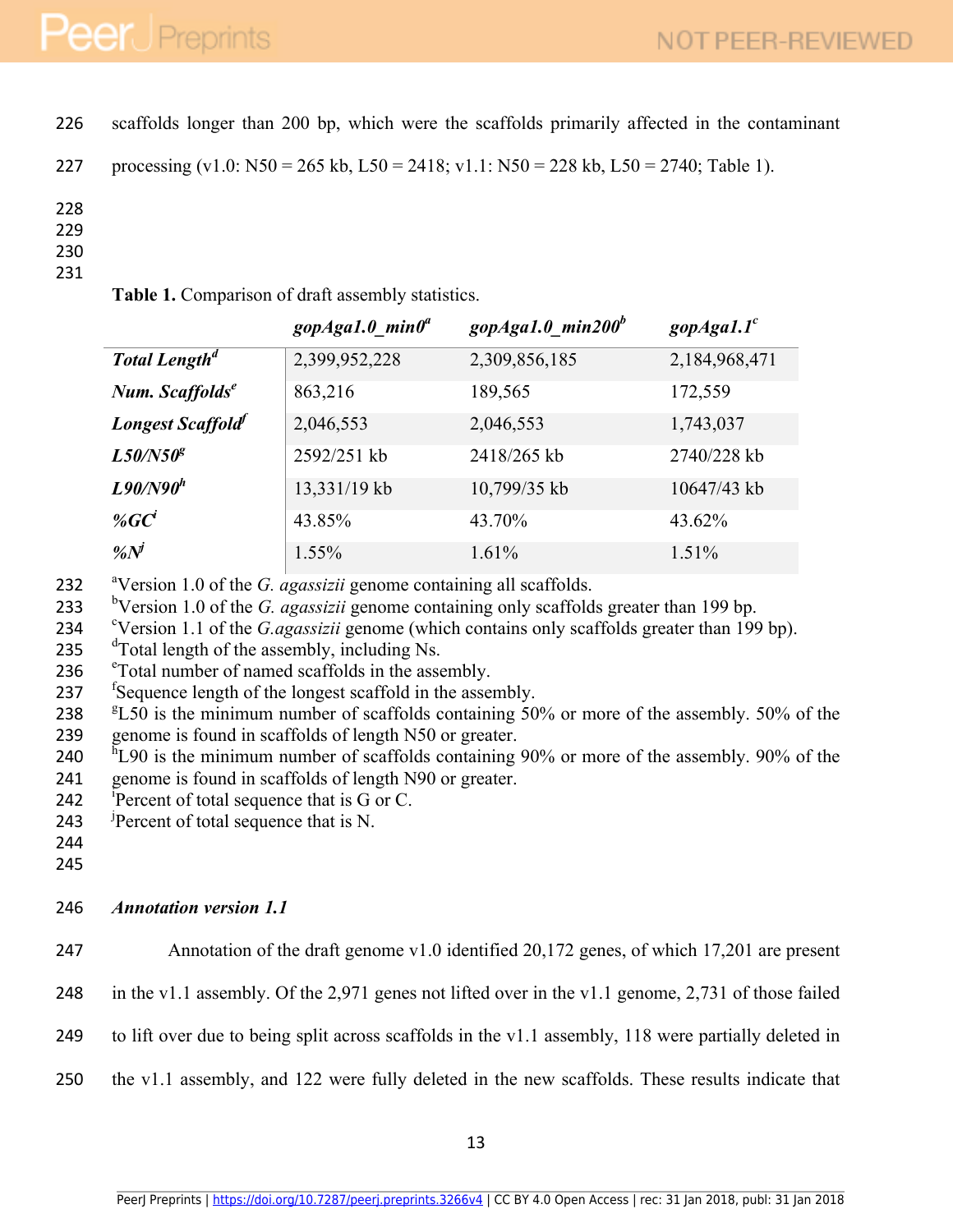the assembly and/or annotation of some genic or gene-associated regions may have been influenced by exogenous sequence in the v1.0 assembly, and may reflect a common challenge of draft genomes.

#### **CONCLUSIONS**

 The draft genome of *Gopherus agassizii,* the first tortoise sequenced, advances conservation biology and management of this species and comparative genomic studies. Here we improve the *G. agassizii* draft genome in version 1.1. Improvements include removing contamination, splitting scaffolds at sites of internal contamination, reordering and renaming scaffolds, and transferring the v1.0 annotation coordinates to v1.1. We include scripts and detailed commands to aid in processing other draft genomes, which often require similar filtering and restructuring, particularly for deposition into public databases. A particularly important message is that adaptor contamination can present a major challenge for short read assemblers, causing reads and contigs to misassemble (Alkan *et al.* 2010; Schmieder & Edwards 2011; Bolger *et al.* 2014) and leading to errors in contiguity and/or synteny. Generally speaking, these errors fell in intergenic regions, though a number of genes were impacted. Care must be taken to include an exhaustive list of adaptors used by sequencing projects to ensure that trimming programs are using all potentially relevant sequences.

 We believe that the continued development of this resource will enable new, promising directions in tortoise research and conservation. In particular, this resource allows reconstructions of modern and historical demographic patterns with greater statistical power. It enables researchers to disentangle the history of gene flow and ecological adaptations that differentiate *G. agassizii* from *G. morafkai*. And finally, it can aid in the characterization of the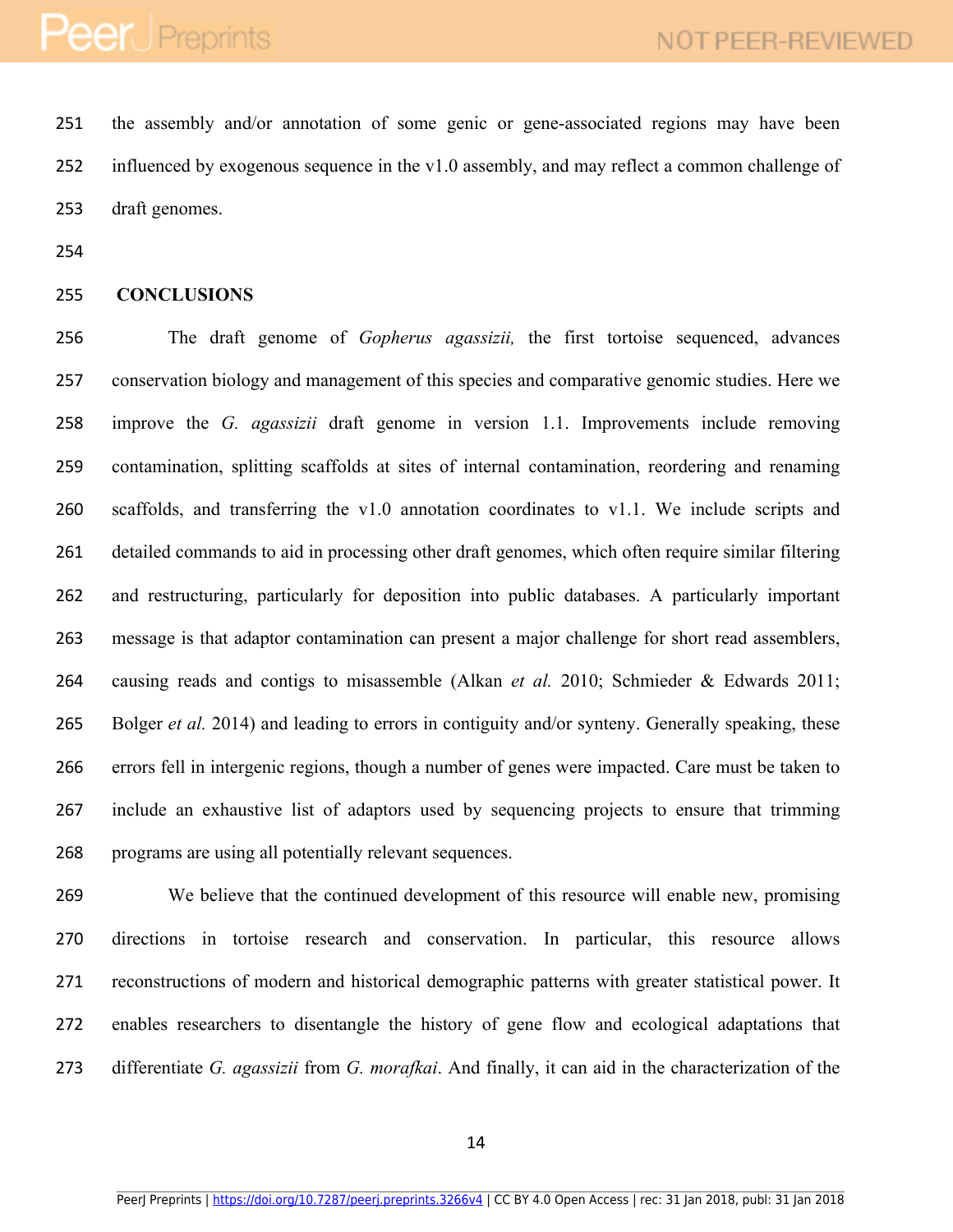| 274        | immune system of chelonians, leading to a better understanding of why URTD affects tortoise                                     |
|------------|---------------------------------------------------------------------------------------------------------------------------------|
| 275        | species differently and development of better diagnostics for detection, which would benefit                                    |
| 276        | management of the species.                                                                                                      |
| 277        |                                                                                                                                 |
| 278        | <b>ACKNOWLEDGEMENTS</b>                                                                                                         |
| 279        | We thank Marc Tollis, Dale DeNardo, John Cornelius, Taylor Edwards, Cristina Jones, and                                         |
| 280        | Mariana Grizante Bortoletto for helpful conversations and ongoing collaborations.                                               |
| 281        |                                                                                                                                 |
| 282        | <b>AUTHOR NOTE</b>                                                                                                              |
| 283        | This manuscript is intended to detail the changes made between version 1.0 (Tollis et al., 2017)                                |
| 284        | and 1.1 of the Mojave Desert tortoise genome (available on NCBI). This manuscript will not be                                   |
| 285        | submitted for peer review, but genome version 2.0 is forthcoming.                                                               |
| 286        |                                                                                                                                 |
| 287        | <b>REFERENCES</b>                                                                                                               |
| 288<br>289 | Alkan C, Sajjadian S, Eichler EE (2010) Limitations of next-generation genome sequence<br>assembly. Nature Methods 8:61-65.     |
| 290<br>291 | Bolger AM, Lohse M, Usadel B (2014) Trimmomatic: a flexible trimmer for Illumina sequence<br>data. Bioinformatics 30:2114-2120. |
| 292        | Brown MB, Schumacher IM, Klein PA et al. (1994) Mycoplasma agassizii causes upper                                               |
| 293        | respiratory tract disease in the desert tortoise. Infection and Immunity 62:4580-4586.                                          |
| 294        | Doak D, Kareiva P, Klepetka B (1994) Modeling population viability for the Desert Tortoise in                                   |
| 295        | the western Mojave Desert. Ecological Applications 4:446-460.                                                                   |
| 200        | Denou DI Hence DA Jensely CH France CM Guesse ALE (2011) Christian Lines and f                                                  |

- Dorsey RJ, Housen BA, Janecke SU, Fanning CM, Spears ALF (2011) Stratigraphic record of basin development within the San Andreas fault system: Late Cenozoic Fish Creek– Vallecito basin, southern California. *Geological Society of America Bulletin* 123:771–793.
- Drake KK, Bowen L, Nussear KE *et al.* (2016) Negative impacts of invasive plants on conservation of sensitive desert wildlife. *Ecosphere* 7:e01531–20.
- Edwards T, Berry KH, Inman RD *et al.* (2015) Testing taxon tenacity of tortoises: evidence for a geographical selection gradient at a secondary contact zone. *Ecology and Evolution* 5:2095– 2114.
- Edwards T, Tollis M, Hsieh P *et al.* (2016) Assessing models of speciation under different biogeographic scenarios; an empirical study using multi-locus and RNA-seq analyses.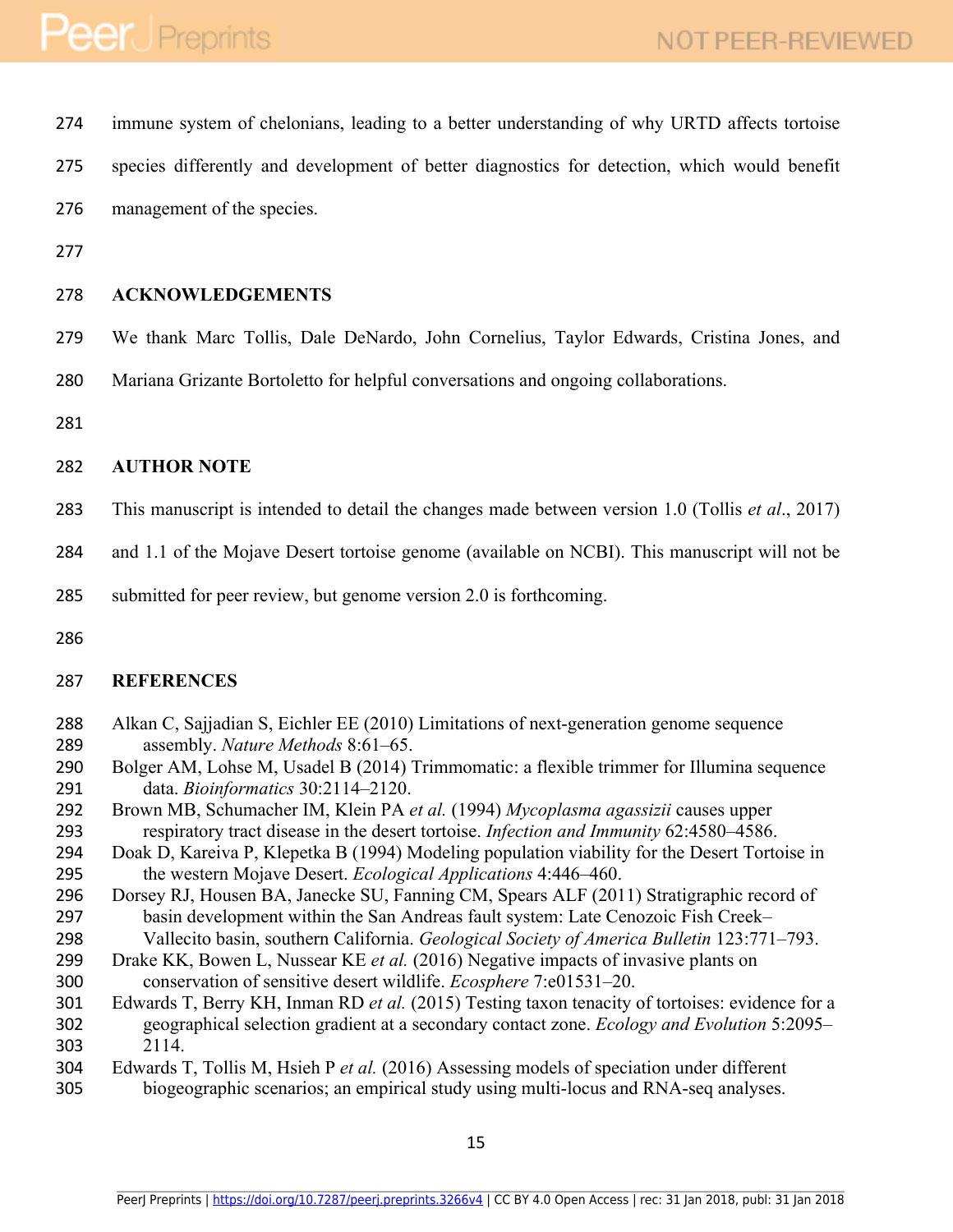*Ecology and Evolution* 102:1–18. Harris RS (2007) Improved pairwise alignment of genomic DNA. D. Phil. Thesis. The Pennsylvania State University. Jacobson ER, Gaskin JM, Brown MB *et al.* (1991) Chronic Upper Respiratory Tract Disease of free-ranging desert tortoises (*Xerobates agassizii*). *Journal of Wildlife Diseases* 27:296–316. Li H, Handsaker B, Wysoker A *et al.* (2009) The Sequence Alignment/Map format and SAMtools. *Bioinformatics* 25:2078–2079. Morafka DJ, Berry KH (2002) Is *Gopherus agassizii* a desert-adapted tortoise or an exaptive opportunist? Implications for tortoise conservation. *Chelonian Conservation and Biology* 4:263–287. Murphy R, Berry K, Edwards T *et al.* (2011) The dazed and confused identity of Agassiz's land tortoise, *Gopherus agassizii* (Testudines: Testudinidae) with the description of a new species and its consequences for conservation. *Zookeys* 113:39–71. Pianka ER (1970) Comparative autecology of the lizard *Cnemidophorus tigris* in different parts of its georgraphic range. *Ecology* 51:703–720. Quinlan AR, Hall IM (2010) BEDTools: a flexible suite of utilities for comparing genomic features. *Bioinformatics* 26:841–842. Reynolds JF, Kemp PR, Ogle K, Fernández RJ (2004) Modifying the "Pulse-Reserve" paradigm for deserts of North America: precipitation pulses, soil water, and plant responses. *Oecologia* 141:194–210. Schmieder R, Edwards R (2011) Fast identification and removal of sequence contamination from genomic and metagenomic datasets (F Rodriguez-Valera, Ed,). *PLoS ONE* 6:e17288–11. Shaffer HB, Minx P, Warren DE *et al.* (2013) The western painted turtle genome, a model for the evolution of extreme physiological adaptations in a slowly evolving lineage. *Genome Biology* 14:R28. Smith R (1990) Endangered and threatened wildlife and plants; determination of threatened status for the Mojave population of the desert tortoise. *Federal Registrar* 55:12178–12191. Tollis M, DeNardo DF, Cornelius JA *et al.* (2017) The Agassiz's desert tortoise genome provides a resource for the conservation of a threatened species. *PLoS ONE* 12:e0177708. Wang Z, Pascual-Anaya J, Zadissa A *et al.* (2013) The draft genomes of soft-shell turtle and green sea turtle yield insights into the development and evolution of the turtle-specific body plan. *Nature Genetics* 45:701–706. **AUTHOR CONTRIBUTIONS** THW and GAD conducted analyses. GAD and THW wrote the manuscript. KK and MWS

provided oversight and computing resources. THW, GAD, MWS, and KK edited the manuscript.